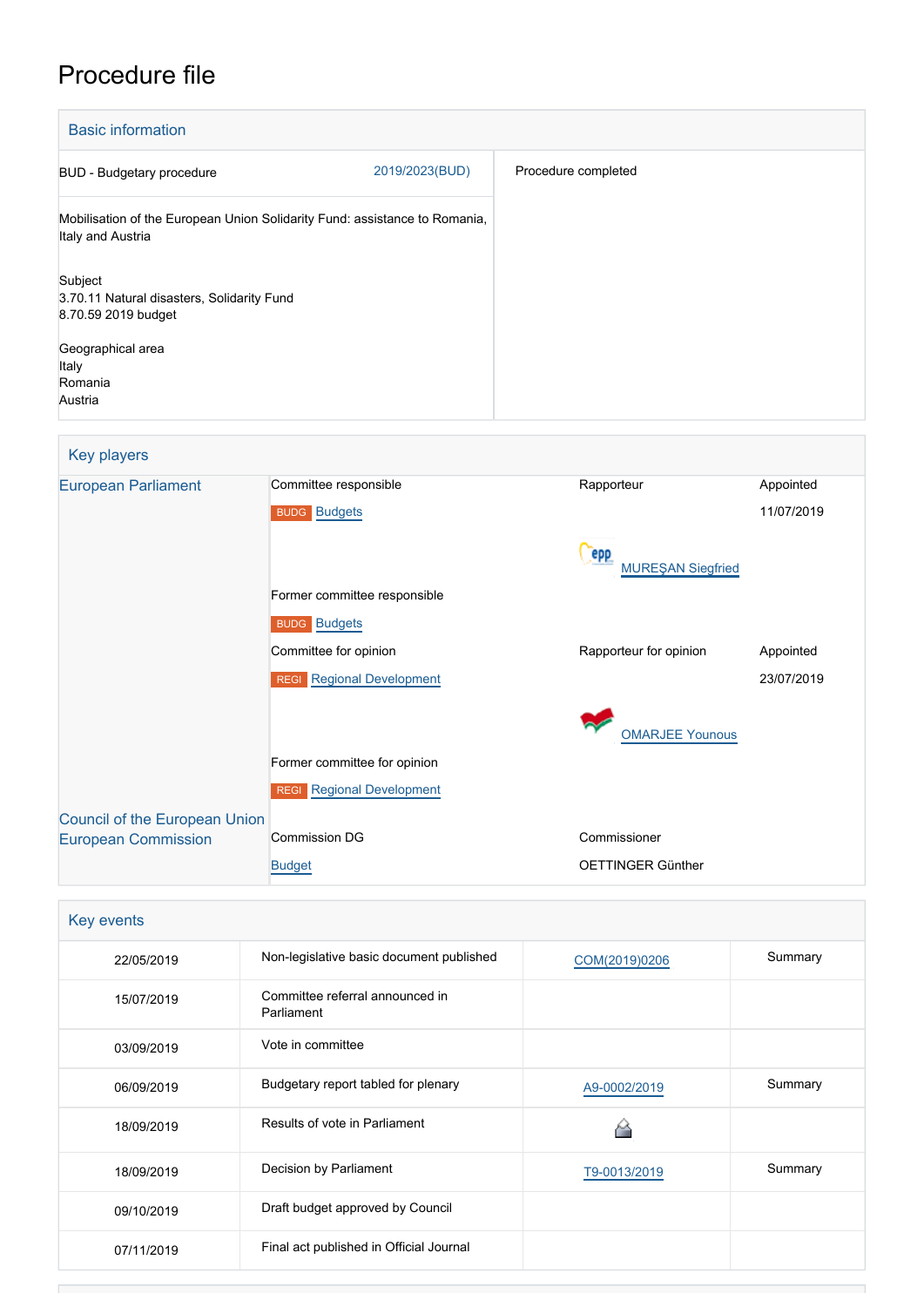| <b>Technical information</b> |                           |  |
|------------------------------|---------------------------|--|
| Procedure reference          | 2019/2023(BUD)            |  |
| Procedure type               | BUD - Budgetary procedure |  |
| Procedure subtype            | Mobilisation of funds     |  |
| Other legal basis            | Rules of Procedure EP 159 |  |
| Stage reached in procedure   | Procedure completed       |  |
| Committee dossier            | BUDG/9/00475              |  |

#### Documentation gateway

| Non-legislative basic document                      |             | COM(2019)0206 | 22/05/2019 | EC. | Summary |
|-----------------------------------------------------|-------------|---------------|------------|-----|---------|
| Committee draft report                              |             | PE639.746     | 12/07/2019 | EP  |         |
| Specific opinion                                    | <b>REGI</b> | PE640.645     | 28/08/2019 | EP  |         |
| Budgetary report tabled for plenary, 1st<br>reading |             | A9-0002/2019  | 06/09/2019 | EP  | Summary |
| Budgetary text adopted by Parliament                |             | T9-0013/2019  | 18/09/2019 | EP  | Summary |

Final act

 [Decision 2019/1817](https://eur-lex.europa.eu/smartapi/cgi/sga_doc?smartapi!celexplus!prod!CELEXnumdoc&lg=EN&numdoc=32019D1817) [OJ L 287 07.11.2019, p. 0001](https://eur-lex.europa.eu/legal-content/EN/TXT/?uri=OJ:L:2019:287:TOC) Summary

#### Mobilisation of the European Union Solidarity Fund: assistance to Romania, Italy and Austria

PURPOSE: to mobilise the European Union Solidarity Fund to assist Romania, Italy and Austria.

PROPOSED ACT: Decision of the European Parliament and of the Council.

CONTENT: the proposed Decision covers the mobilisation of the European Union Solidarity Fund (EUSF) for an amount of EUR 293 551 794 to provide assistance to Romania, Italy and Austria further to disasters that took place in these countries in the course of 2018.

The Fund aims to enable the Union to respond in a rapid, efficient and flexible manner to emergency situations in order to show solidarity with the population of regions struck by natural disasters. The Fund is not to exceed a maximum annual amount of EUR 500 million (2011 prices), as laid down in Article 10 of Council Regulation (EU, Euratom) No 1311/2013 laying down the multiannual financial framework for the years 2014-2020 (MFF regulation).

Romania - flooding in the North East region in summer 2018

On 7 September 2018, Romania submitted an application to mobilise the Fund following repeated torrential rain that caused widespread flooding, causing extensive damage to infrastructure and households as well as agricultural losses.

After an initial claim for a total estimated direct damage of EUR 196.8 million, the Romanian authorities submitted a revised application on 9 October 2018, in which the total direct damage amounted to EUR 327.7 million. This amount represents 2.07% of regional GDP and therefore exceeds the required threshold of 1.5% of regional GDP (EUR 238 million in the case of the North-East region).

The Romanian authorities have estimated the cost of eligible emergency and recovery operations at EUR 294 million and have broken it down by type of action. The affected region is part of the less developed regions' under the European Structural and Investment Funds (ESI Funds) for 2014-2020.

Italy - extreme weather events in autumn 2018

On 20 December 2018, Italy submitted an application to the Fund following floods and landslides resulting from the torrential rain from the northern alpine areas to Sicily, causing a large number of victims (34 reported dead and 1 person was reported missing) and widespread material damage.

The application was presented on the basis of the criteria for a major natural disaster'. The Italian authorities estimate the total direct damage caused by the disaster at EUR 6.6 billion (updated amount). This amount represents more than 192% of the threshold applicable to Italy of EUR 3.4 billion.

Italy has estimated the cost of eligible emergency and recovery operations at more than EUR 1 700 million and has broken it down by type of action. Three of the affected regions are considered as less developed regions under the ESI Funds 2014-2020 (Calabria, Campania and Sicily), two as regions in transition (Abruzzo and Sardinia), while the other nine regions are more developed regions.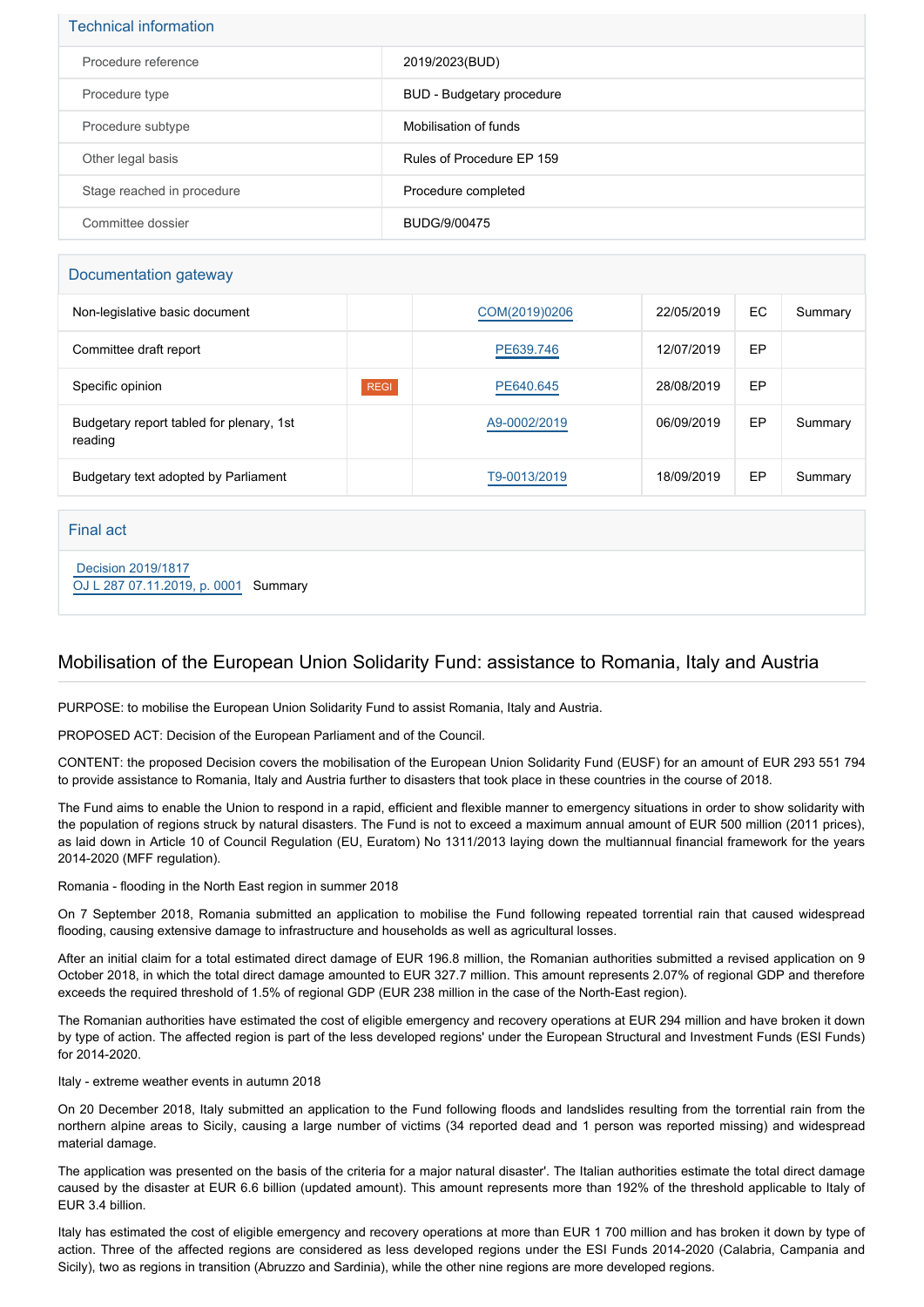Austria - extreme weather events in autumn 2018

On 14 January 2019, Austria submitted an application to mobilise the Fund following extreme weather events. Weather events in Italy also affected a number of alpine/southern regions of Austria, in particular Carinthia and East Tyrol.

The Austrian authorities estimate the total direct damage caused by the disaster at EUR 326.2 million. The request was made under the so-called neighbouring country provision whereby an eligible country affected by the same disaster qualifying as a major disaster in a neighbouring eligible country may also benefit from Solidarity Fund aid.

Austria estimated the cost of emergency and recovery operations at EUR 214.5 million and presented it broken down by type of operation. The affected regions are "more developed regions" under the ESI Funds (2014-2020).

Conclusion

The Commission considers that the applications of Romania, Italy and Austria fulfil the conditions for a financial contribution from the Fund as set out in Regulation (EC) No 2012/2002. It therefore proposes to mobilise the EUSF within the framework of the general budget of the Union for the 2019 financial year, in order to grant:

- an amount of EUR 8 192 300 to Romania;

- an amount of EUR 277 204 595 to Italy;
- an amount of EUR 8 154 899 to Austria.

This mobilisation is accompanied by [Draft amending budget \(DAB\) No 3/2019](https://oeil.secure.europarl.europa.eu/oeil/popups/ficheprocedure.do?reference=2019/2024(BUD)&l=en), which proposes to enter the necessary appropriations in the general budget 2019, both in commitments and payments.

### Mobilisation of the European Union Solidarity Fund: assistance to Romania, Italy and Austria

The Committee on Budgets adopted the report by Siegfried MURE?AN (EPP, RO) on the proposal for a decision of the European Parliament and of the Council on the mobilisation of the European Union Solidarity Fund to provide assistance to Romania, Italy and Austria.

The European Union Solidarity Fund aims to enable the Union to respond in a rapid, efficient and flexible manner to emergency situations in order to show solidarity with the population of regions struck by natural disasters.

The Fund is not to exceed a maximum annual amount of EUR 500 000 000 (2011 prices).

Members stressed the urgent need to release financial assistance through the European Union Solidarity Fund (EUSF) to the regions affected by natural disasters in the Union in 2018.

The total amount proposed to be mobilised for Romania, Italy and Austria is EUR 293 551 794.

This requires an amendment to the 2019 budget by means of a draft amending budget ([DAB 3/2019\)](https://oeil.secure.europarl.europa.eu/oeil/popups/ficheprocedure.do?reference=2019/2024(BUD)&l=en) that aims at increasing budget line 13 06 01 'Assistance to Member States in the event of a major natural disaster with serious repercussions on living conditions, the natural environment or the economy' by the aforementioned amount in both commitment and payment appropriations.

Members approved the proposed decision annexed to this resolution which aims to lead to the rapid mobilisation of the aforementioned amounts, as a sign of European solidarity with the three Member States concerned.

#### Mobilisation of the European Union Solidarity Fund: assistance to Romania, Italy and Austria

The European Parliament adopted by 645 votes to 18, with 30 abstentions, a resolution on the proposal for a decision of the European Parliament and of the Council on the mobilisation of the European Union Solidarity Fund to assist Romania, Italy and Austria.

The aim of the European Union Solidarity Fund (EUSF) is to enable the European Union to respond in a rapid, efficient and flexible manner to emergency situations in order to show solidarity with the population of regions struck by natural disasters. The maximum annual amount allocated to the Fund may not exceed EUR 500 million (at 2011 prices).

Parliament approved the decision to mobilise the following amounts under the EUSF in commitment and payment appropriations under the general budget of the Union for the financial year 2019:

(a) EUR 8 192 300 to support Romania;

(b) EUR 277 204 595 to support Italy;

(c) EUR 8 154 899 to support Austria.

The requests submitted by Romania (2018), Italy (2018) and Austria (2019) following extreme weather conditions qualify for a financial contribution from the Fund.

Members welcomed the decision as a sign of the Unions solidarity with the Union citizens and regions hit by the natural disasters. They stressed the urgent need to release the Fund's financial assistance for regions affected by natural disasters in the Union in 2018.

Parliament welcomed the [Commission's proposal](https://oeil.secure.europarl.europa.eu/oeil/popups/ficheprocedure.do?reference=2019/0070(COD)&l=en) to amend the Union Civil Protection Mechanism as a key tool for strengthening the Union's disaster risk management capacities, with a financial envelope for the 2021-2027 financing period that matches the level of ambition set out in [Decision \(EU\) 2019/420](https://oeil.secure.europarl.europa.eu/oeil/popups/ficheprocedure.do?reference=2017/0309(COD)&l=en) of the European Parliament and of the Council and in accordance with the European Parliament's [resolution](https://oeil.secure.europarl.europa.eu/oeil/popups/ficheprocedure.do?lang=en&reference=2018/0166R(APP)) of 14 November 2018 on the Multiannual Financial Framework 2021-2027.

Members are convinced that the Fund and the Union Civil Protection Mechanism should go hand in hand to prevent, prepare for and respond to natural disasters in the Member States.